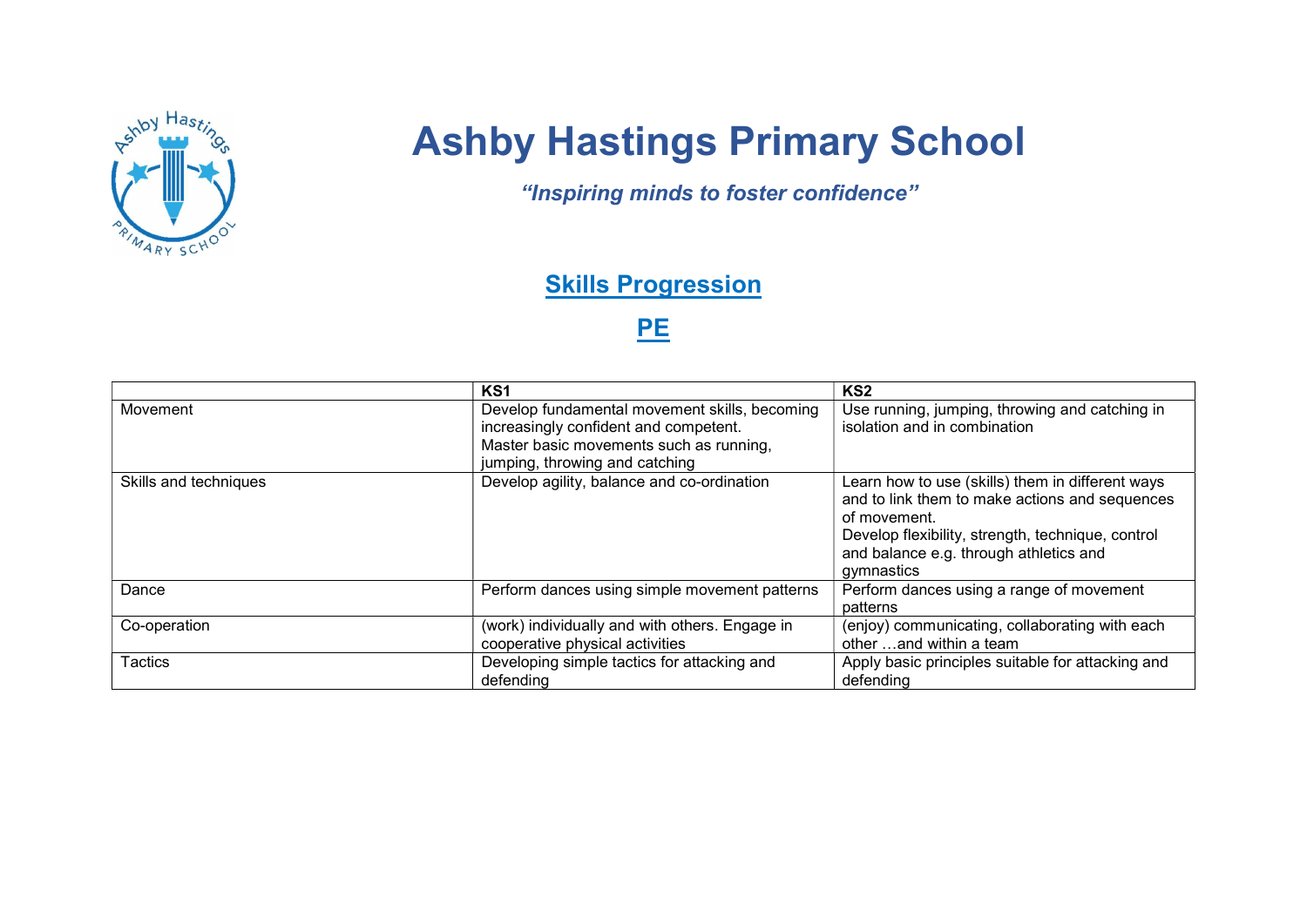#### Health and fitness

| <b>FS</b>                                                            | Υ1                                                                      | <b>Y2</b>                                                                                                                                              | Y3                                                                                                                                  | Υ4                                                                                                                                                   | Y5                                                                                                                                                   | Y <sub>6</sub>                                                                                                  |
|----------------------------------------------------------------------|-------------------------------------------------------------------------|--------------------------------------------------------------------------------------------------------------------------------------------------------|-------------------------------------------------------------------------------------------------------------------------------------|------------------------------------------------------------------------------------------------------------------------------------------------------|------------------------------------------------------------------------------------------------------------------------------------------------------|-----------------------------------------------------------------------------------------------------------------|
| Describe how the<br>body feels when<br>still and when<br>exercising. | Describe how the<br>body feels before,<br>during and after<br>exercise. | Recognise and<br>describe how the<br>body feels during<br>and after different<br>physical activities.<br>Explain what they<br>need to stay<br>healthy. | Recognise and<br>describe the effects<br>of exercise on the<br>body.<br>Explain why it is<br>important to warm<br>up and cool down. | Describe how the<br>body reacts at<br>different times and<br>how this affects<br>performance.<br>Explain why<br>exercise is good for<br>your health. | Lead warm ups and<br>cool downs<br>demonstrating<br>knowledge.<br>Explain some<br>safety principles<br>when preparing for<br>and during<br>exercise. | Carry out warm-ups<br>and cool-downs<br>safely and<br>effectively.<br>Know ways they<br>can become<br>healthier |

#### Athletics

|         | <b>FS</b>                                            | Y <sub>1</sub>                                                                                                                                                                                                                                                                                                   | Y <sub>2</sub>                                                                                                                                                   | Y3                                                                                                                                    | Y4                                                                                                                                                                                                                                             | <b>Y5</b>                                                                                                                                                                                                                                                                  | <b>Y6</b>                                                                                                                                                                                                                                                                                                                                                                     |
|---------|------------------------------------------------------|------------------------------------------------------------------------------------------------------------------------------------------------------------------------------------------------------------------------------------------------------------------------------------------------------------------|------------------------------------------------------------------------------------------------------------------------------------------------------------------|---------------------------------------------------------------------------------------------------------------------------------------|------------------------------------------------------------------------------------------------------------------------------------------------------------------------------------------------------------------------------------------------|----------------------------------------------------------------------------------------------------------------------------------------------------------------------------------------------------------------------------------------------------------------------------|-------------------------------------------------------------------------------------------------------------------------------------------------------------------------------------------------------------------------------------------------------------------------------------------------------------------------------------------------------------------------------|
| Jumping | Jump in a<br>range of<br>ways,<br>landing<br>safely. | Perform different<br>types of jumps: for<br>example, two feet to<br>two feet, two feet to<br>one foot, one foot to<br>same foot or one foot<br>to opposite foot.<br>Perform a short<br>jumping sequence.<br>Jump as high as<br>possible.<br>Jump as far as<br>possible.<br>Land safely and with<br>some control. | Combine<br>different jumps<br>together with<br>some fluency<br>and control.<br>Jump for<br>distance from a<br>standing position<br>with accuracy<br>and control. | Use one and<br>two feet to take<br>off and to land<br>with.<br>Develop an<br>effective take-<br>off for the<br>standing long<br>jump. | Learn how to<br>combine a hop,<br>step and jump to<br>perform the<br>standing triple<br>jump.<br>Perform an<br>effective<br>standing long<br>jump including<br>an effective flight<br>phase.<br>Begin to<br>measure the<br>distance<br>jumped. | Perform the<br>standing triple jump<br>with increased<br>confidence.<br>Develop an effective<br>technique for the<br>standing vertical<br>jump (jumping for<br>height) including<br>take-off and flight.<br>Measure the<br>distance and height<br>jumped with<br>accuracy. | Develop the technique<br>for the standing vertical<br>jump.<br>Maintain control at<br>each of the different<br>triple jump stages.<br>Develop and improve<br>their techniques for<br>jumping for height &<br>distance; support<br>others in improving<br>their performance.<br>Set up & lead jumping<br>activities including<br>measuring with<br>confidence and<br>accuracy. |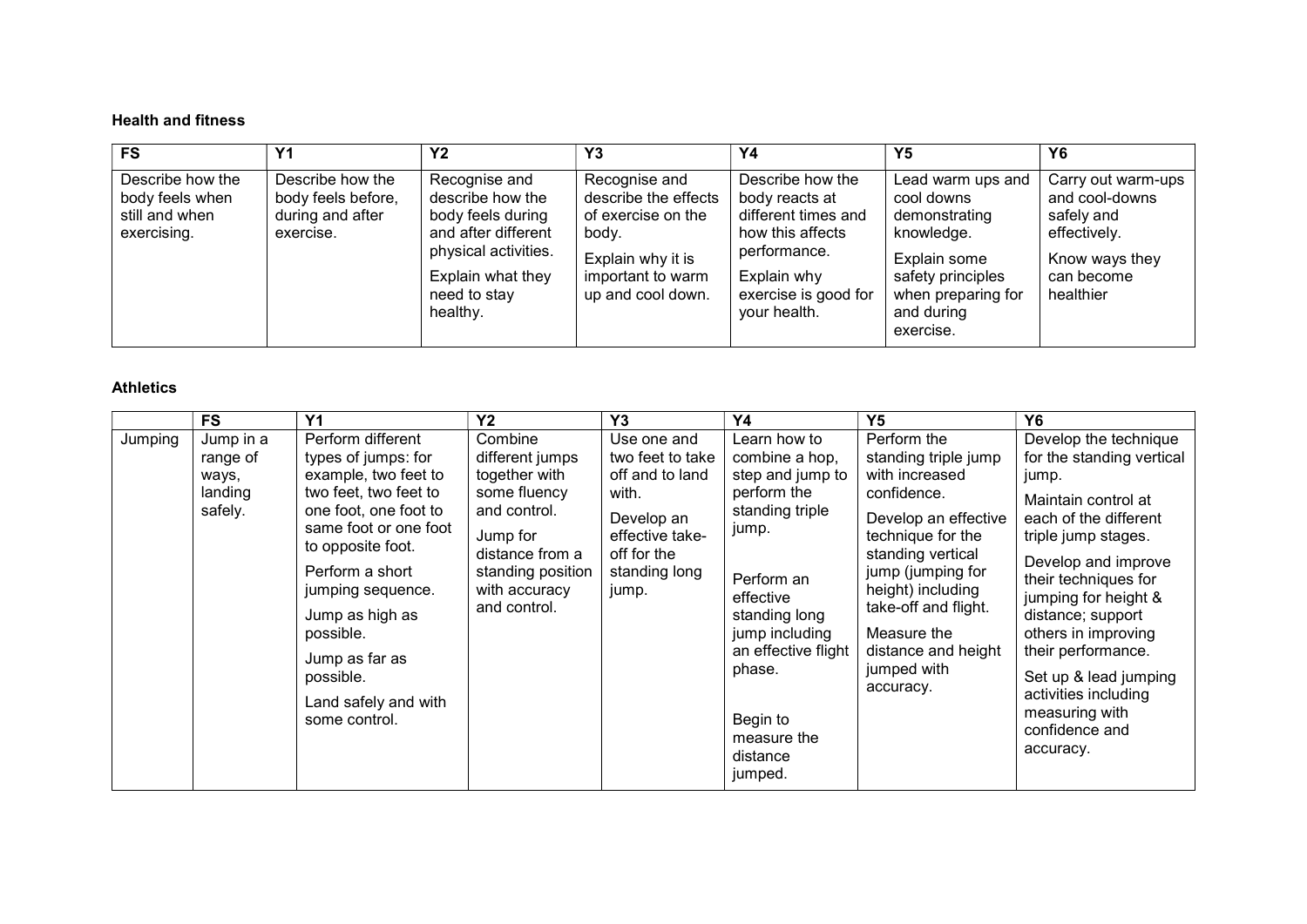| Throwing | Roll<br>equipment<br>in different<br>ways.<br>Throw<br>underarm.<br>Throw an<br>object at a<br>target. | Throw underarm and<br>overarm.<br>Throw towards a<br>target with increasing<br>accuracy.<br>Improve the distance<br>they can throw by<br>using more power. | Throw different<br>types of<br>equipment in<br>different ways,<br>for accuracy and<br>distance.<br>Throw with<br>accuracy at<br>targets of<br>different heights.<br>Investigate ways<br>to alter their<br>throwing<br>technique to<br>achieve greater<br>distance. | Throw with<br>greater control<br>and accuracy.<br>Perform a<br>push throw<br>(chest pass).<br>Continue to<br>develop<br>techniques to<br>throw for<br>increased<br>distance. | Perform a pull<br>throw: javelin<br>Measure the<br>distance of their<br>throws.<br>Continue to<br>develop<br>techniques to<br>throw for<br>increased<br>distance. | Throw a variety of<br>implements using a<br>range of throwing<br>techniques.<br>Measure and record<br>the distance of their<br>throws.<br>Continue to develop<br>techniques to throw<br>for increased<br>distance. | Measure and record<br>the distance of their<br>throws.<br>Continue to develop<br>techniques to throw for<br>increased distance and<br>support others in<br>improving their<br>personal best.<br>Develop and refine<br>techniques to throw for<br>accuracy. |
|----------|--------------------------------------------------------------------------------------------------------|------------------------------------------------------------------------------------------------------------------------------------------------------------|--------------------------------------------------------------------------------------------------------------------------------------------------------------------------------------------------------------------------------------------------------------------|------------------------------------------------------------------------------------------------------------------------------------------------------------------------------|-------------------------------------------------------------------------------------------------------------------------------------------------------------------|--------------------------------------------------------------------------------------------------------------------------------------------------------------------------------------------------------------------|------------------------------------------------------------------------------------------------------------------------------------------------------------------------------------------------------------------------------------------------------------|
|----------|--------------------------------------------------------------------------------------------------------|------------------------------------------------------------------------------------------------------------------------------------------------------------|--------------------------------------------------------------------------------------------------------------------------------------------------------------------------------------------------------------------------------------------------------------------|------------------------------------------------------------------------------------------------------------------------------------------------------------------------------|-------------------------------------------------------------------------------------------------------------------------------------------------------------------|--------------------------------------------------------------------------------------------------------------------------------------------------------------------------------------------------------------------|------------------------------------------------------------------------------------------------------------------------------------------------------------------------------------------------------------------------------------------------------------|

#### Dance

| <b>FS</b>                                                 | Y <sub>1</sub>                                 | <b>Y2</b>                                          | Y <sub>3</sub>                                        | Y4                                                        | Υ5                                         | Y6                                                                               |
|-----------------------------------------------------------|------------------------------------------------|----------------------------------------------------|-------------------------------------------------------|-----------------------------------------------------------|--------------------------------------------|----------------------------------------------------------------------------------|
| Join a range of<br>different                              | Copy and repeat<br>actions.                    | Copy, remember<br>and repeat actions.              | Join a range of<br>different                          | Identify and<br>repeat the                                | Compose<br>individual.                     | Use dramatic<br>expression in                                                    |
| movements<br>together.                                    | Put a sequence of<br>actions together.         | Create a short<br>dance inspired by a              | movements<br>together.                                | movement<br>patterns of a                                 | partner and<br>group dances                | dance<br>movements.                                                              |
| Change the speed<br>of their actions.                     | Vary the speed of<br>their actions.            | stimulus using<br>different transitions.           | Change the style of<br>their movements.               | chosen dance<br>style.                                    | that reflect the<br>chosen dance<br>style. | Move<br>appropriately and                                                        |
| Change the style of<br>their movements.<br>Create a short | Use simple<br>choreographic<br>devices such as | Change the speed<br>and level of their<br>actions. | Create a short<br>dance which<br>demonstrates their   | Compose longer<br>dance<br>sequences that<br>reflects the | Develop an<br>awareness of<br>their use of | with the required<br>style in relation to<br>the stimulus, e.g.<br>using various |
| dance which<br>demonstrates their                         | mirroring.                                     | Use simple<br>choreographic                        | own ideas.<br>Use simple                              | chosen dance<br>style.                                    | space.<br>Ensure their                     | levels, ways of<br>travelling, using a                                           |
| own ideas.                                                |                                                | devices such as<br>unison and<br>mirroring.        | choreographic<br>devices such as<br>unison, canon and | Confidently<br>improvise with a<br>partner or on          | actions fit the<br>rhythm of the<br>music. | range of<br>movement<br>patterns.                                                |
|                                                           |                                                | Move in time to<br>music.                          | mirroring.                                            | their own.<br>Change parts of<br>a dance as a             | Modify parts of a<br>sequence as a         | Show a change<br>of pace and                                                     |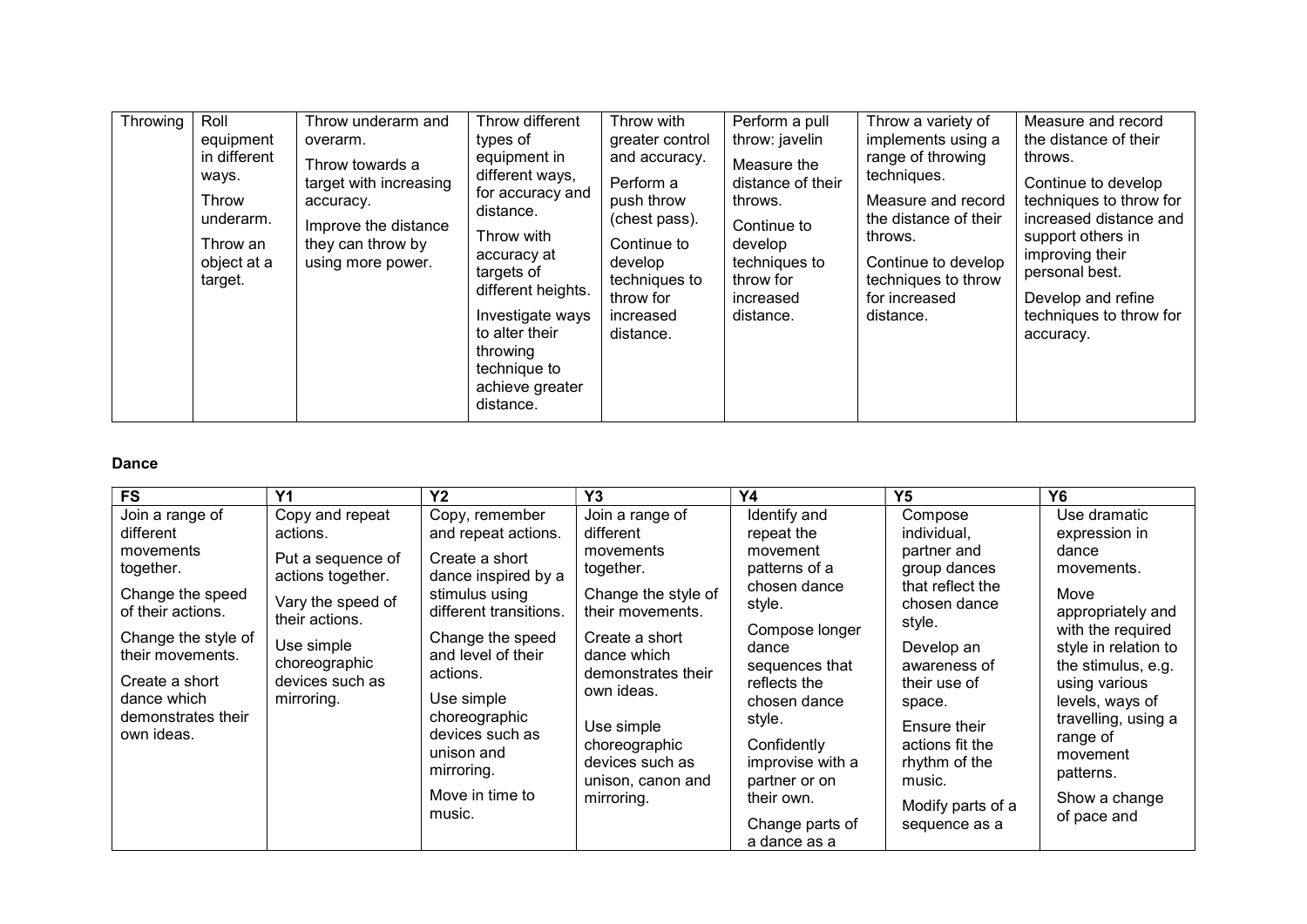|  | result of self-<br>evaluation.                                             | result of self and<br>peer evaluation.                                     | timing in<br>movements.                                                                                  |
|--|----------------------------------------------------------------------------|----------------------------------------------------------------------------|----------------------------------------------------------------------------------------------------------|
|  | Use simple<br>dance<br>vocabulary when<br>comparing and<br>improving work. | Use more<br>complex dance<br>vocabulary to<br>compare and<br>improve work. | Dance with<br>fluency and<br>control, linking all<br>movements and<br>ensuring that<br>transitions flow. |

#### **Gymnastics**

| FS                                                                                       | <b>Y1</b>                                                                                                        | Y <sub>2</sub>                                                                 | Y3                                                       | Y4                                                    | Y <sub>5</sub>                              | <b>Y6</b>                                  |
|------------------------------------------------------------------------------------------|------------------------------------------------------------------------------------------------------------------|--------------------------------------------------------------------------------|----------------------------------------------------------|-------------------------------------------------------|---------------------------------------------|--------------------------------------------|
| <b>Curled side</b><br>roll (egg roll)<br><b>Pencil roll</b><br><b>Teddy bear</b><br>roll | Pencil roll<br>(controlled)<br>Curled side roll<br>(egg roll)<br>(controlled)<br>Teddy bear roll<br>(controlled) | Rocking for forward &<br>backwards roll<br>Crouched forward roll<br>to sitting | Forward roll from<br>standing<br>Tucked backward<br>roll | Straddle forward roll<br>Backward roll to<br>straddle | Pike forward roll                           | Dive forward roll<br>Pike backward<br>roll |
| Straight jump                                                                            | <b>Cat spring</b><br>sportpla                                                                                    | Half turn jump                                                                 | Star jump                                                | Cat leap half-turn                                    | Pike jump                                   | Cat leap full-turn                         |
| JumpingJack                                                                              | $\bullet$<br><b>Tuck jump</b>                                                                                    | Cat spring to straddle                                                         | Straight jump half-<br>turn<br>Cat leap                  | Straddle jump                                         | Straight jump full-<br>turn                 | Stag leap                                  |
| Explore<br>springboard                                                                   | Straight jump off<br>springboard<br>Bunny hop along<br>bench                                                     | Hurdle step onto<br>springboard<br>Tuck jump off<br>springboard                | Squat on vault<br>Star jump off                          | Straddle on vault<br>Tuck jump off                    | Straddle over<br>vault<br>Straddle jump off | Squat through<br>vault<br>Pike jump off    |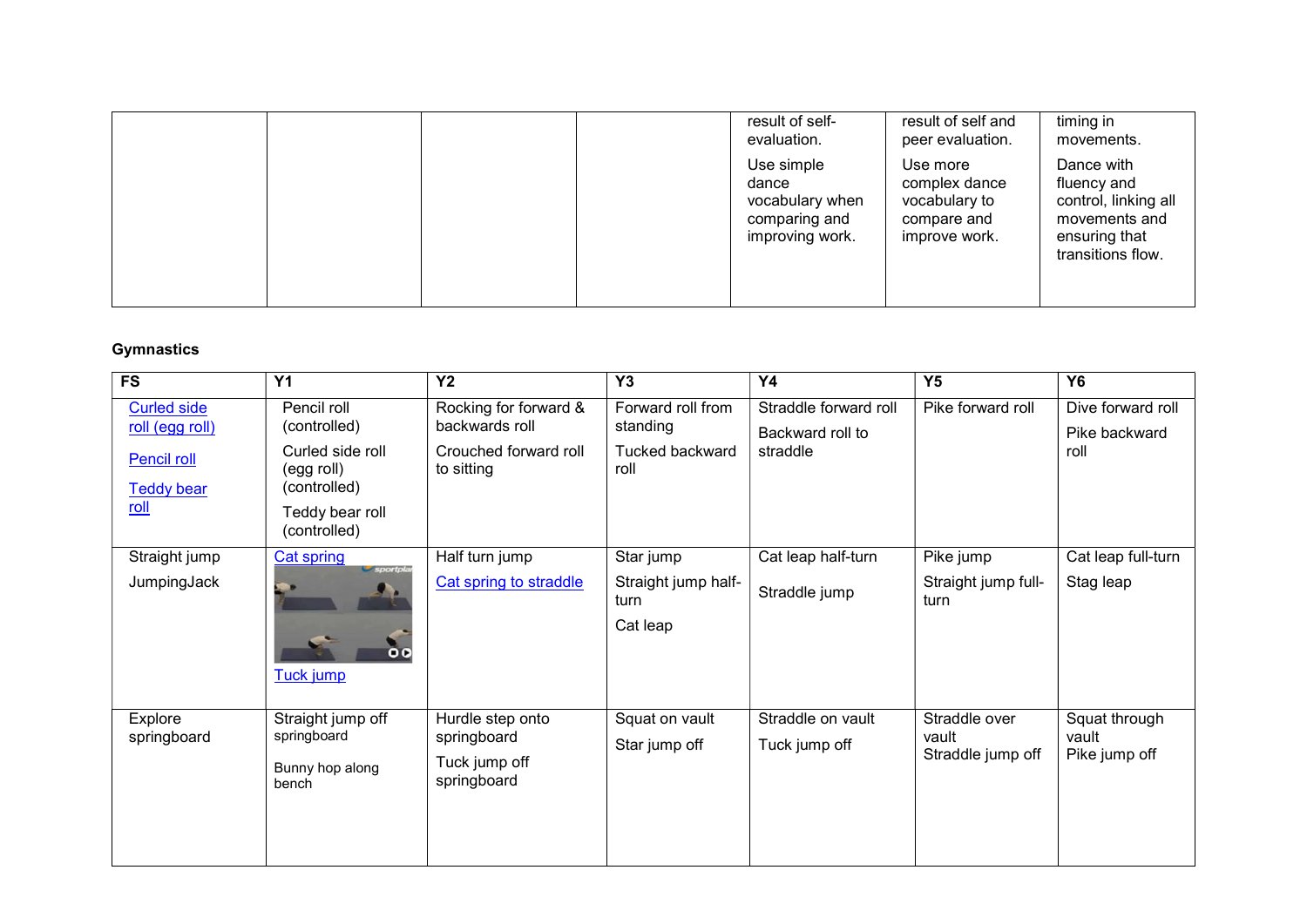| Bunny hop | Front support<br>wheelbarrow with<br>partner | -lever -<br>https://www.youtube.co<br>$m/watch?v=yy7n96a5$<br>dM | Handstand<br>Lunge into<br>handstand | Cartwheel | Round-off<br>Lunge into<br>cartwheel | Hurdle step into<br>cartwheel<br>Hurdle step into<br>round off |
|-----------|----------------------------------------------|------------------------------------------------------------------|--------------------------------------|-----------|--------------------------------------|----------------------------------------------------------------|
|-----------|----------------------------------------------|------------------------------------------------------------------|--------------------------------------|-----------|--------------------------------------|----------------------------------------------------------------|

Games

| <b>FS &amp; KS1</b>                                           |                                                                                           |                                                                                                                                                           | Y <sub>3</sub>                                                                                                                                                                                                                                             | Y <sub>4</sub>                                                                                                                                                                                                                                                                                                            | Y <sub>5</sub>                                                                                                      | <b>Y6</b>                                                                       |
|---------------------------------------------------------------|-------------------------------------------------------------------------------------------|-----------------------------------------------------------------------------------------------------------------------------------------------------------|------------------------------------------------------------------------------------------------------------------------------------------------------------------------------------------------------------------------------------------------------------|---------------------------------------------------------------------------------------------------------------------------------------------------------------------------------------------------------------------------------------------------------------------------------------------------------------------------|---------------------------------------------------------------------------------------------------------------------|---------------------------------------------------------------------------------|
| FUNdamental skills not necessarily games specific             |                                                                                           |                                                                                                                                                           | Striking & Fielding<br>Fundamentals -<br>Twinkl<br>Tag Rugby<br>Hockey                                                                                                                                                                                     | Hockey<br><b>Badminton</b><br><b>Invasion Games -</b><br>Twinkl<br>Tri Golf                                                                                                                                                                                                                                               | Cricket<br><b>Basketball</b><br><b>High Five Netball</b><br>Hockey                                                  | Cricket<br>Tennis<br><b>Basketball</b><br><b>High Five Netball</b><br>Hockey    |
| Hit a ball with a<br>bat or racquet.                          | Use hitting skills in<br>a game.<br>Practise basic<br>striking, sending<br>and receiving. | Strike or hit a ball with<br>increasing control.<br>Learn skills for playing<br>striking and fielding<br>games.<br>Position the body to<br>strike a ball. | Demonstrate<br>successful hitting<br>and striking skills.<br>Develop a range of<br>skills in striking<br>(and fielding where<br>appropriate).<br>Practise the correct<br>batting technique<br>and use it in a<br>game.<br>Strike the ball for<br>distance. | Use a bat, racquet or<br>stick (hockey) to hit a<br>ball or shuttlecock with<br>accuracy and control.<br>Accurately serve<br>underarm.<br>Build a rally with a<br>partner.<br>Use at least two<br>different shots in a<br>game situation.<br>Use hand-eye<br>coordination to strike a<br>moving and a<br>stationary ball. | Use different<br>techniques to hit<br>a ball.<br>Explore when<br>different shots<br>are best used.                  | Hit a bowled ball<br>over longer<br>distances.<br>Develop an<br>overhead serve. |
| Roll equipment<br>in different<br>ways.<br>Catch<br>equipment | Throw underarm<br>and overarm.<br>Catch and bounce<br>a ball.                             | Throw different types<br>of equipment in<br>different ways, for<br>accuracy and distance.                                                                 | Throw and catch<br>with greater control<br>and accuracy.<br>Practise the correct<br>technique for                                                                                                                                                          | Develop different<br>ways of throwing and<br>catching.                                                                                                                                                                                                                                                                    | Consolidate<br>different ways of<br>throwing and<br>catching, and<br>know when each<br>is appropriate in<br>a game. | Throw and catch<br>accurately and<br>successfully under<br>pressure in a game.  |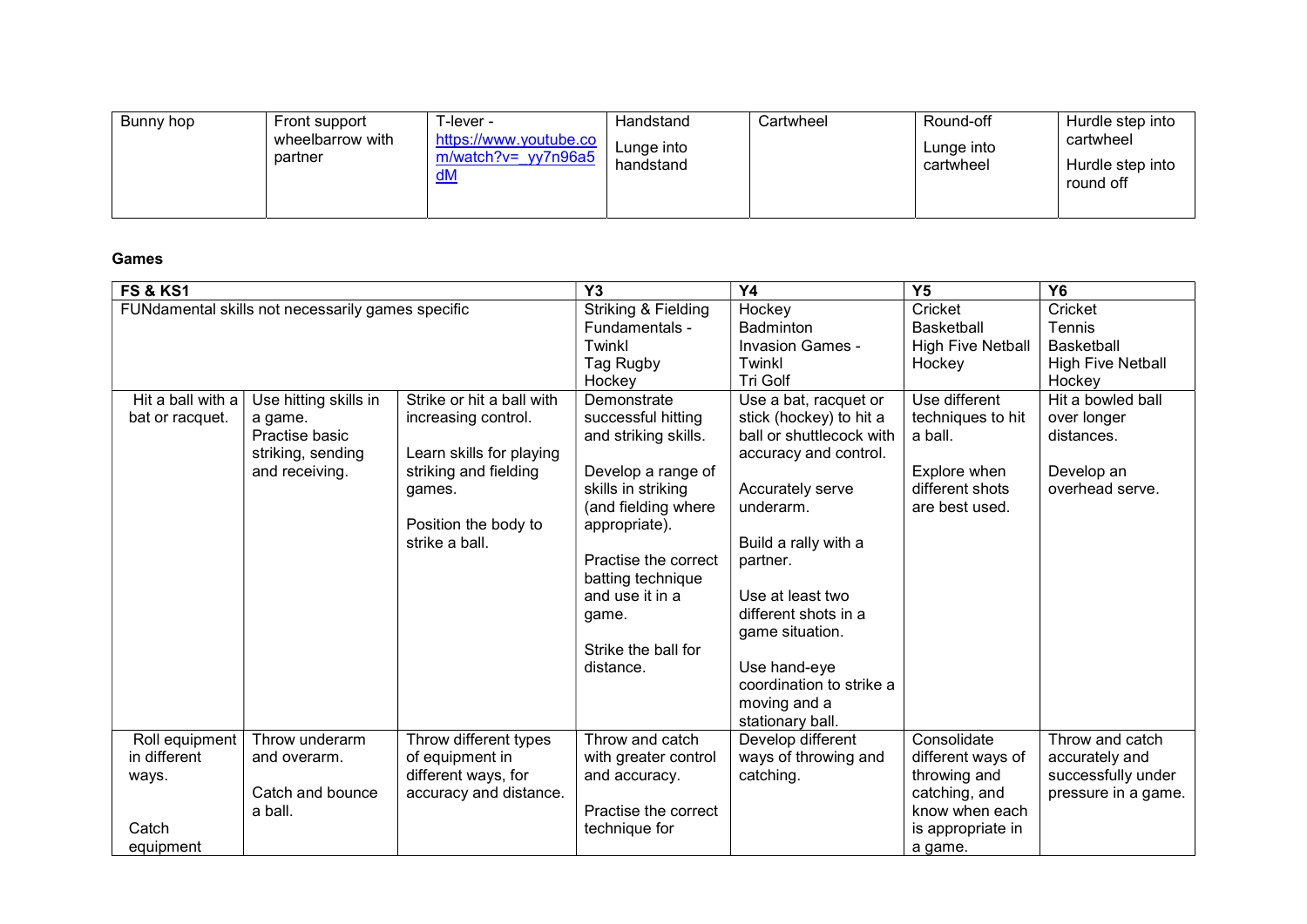| using two<br>hands.                                                                                                                         | Use rolling skills in<br>a game.<br>Practise accurate<br>throwing and<br>consistent catching.                                                                                                                              | Throw, catch and<br>bounce a ball with a<br>partner.<br>Use throwing and<br>catching skills in a<br>game.                        | catching a ball and<br>use it in a game.<br>Perform a range of<br>catching and<br>gathering skills with<br>control.<br>Throw a ball in<br>different ways (e.g.<br>high, low, fast or<br>slow).             |                                                                                                                                                         | Develop a safe<br>and effective<br>overarm bowl.                                                                                                                                              |                                                                                                                                                                                              |
|---------------------------------------------------------------------------------------------------------------------------------------------|----------------------------------------------------------------------------------------------------------------------------------------------------------------------------------------------------------------------------|----------------------------------------------------------------------------------------------------------------------------------|------------------------------------------------------------------------------------------------------------------------------------------------------------------------------------------------------------|---------------------------------------------------------------------------------------------------------------------------------------------------------|-----------------------------------------------------------------------------------------------------------------------------------------------------------------------------------------------|----------------------------------------------------------------------------------------------------------------------------------------------------------------------------------------------|
| Move a ball in<br>different ways,<br>including<br>bouncing and<br>kicking.<br>Use equipment<br>to control a ball.<br>Kick an<br>object at a | Travel with a ball in<br>different ways.<br>Travel with a ball in<br>different directions<br>(side to side,<br>forwards and<br>backwards) with<br>control and fluency.<br>Pass the ball to<br>another player in a<br>game. | Bounce and kick a ball<br>whilst moving.<br>Use dribbling skills in a<br>game.<br>Know how to pass the<br>ball in different ways | Move with the ball<br>in a variety of ways<br>with some control.<br>Use two different<br>ways of moving<br>with a ball in a<br>game.<br>Pass the ball in two<br>different ways in a<br>game situation with | Move with the ball<br>using a range of<br>techniques showing<br>control and fluency.<br>Pass the ball with<br>increasing speed,<br>accuracy and success | Use a variety of<br>ways to dribble<br>in a game with<br>success.<br>Use ball skills in<br>various ways,<br>and begin to link<br>together.<br>Pass a ball with<br>speed and<br>accuracy using | Show confidence in<br>using ball skills in<br>various ways in a<br>game situation, and<br>link these together<br>effectively.<br>Choose and make<br>the best pass in a<br>game situation and |
| target                                                                                                                                      | Use kicking skills in<br>a game.                                                                                                                                                                                           |                                                                                                                                  | some success.                                                                                                                                                                                              | in a game situation.                                                                                                                                    | appropriate<br>techniques in a<br>game situation                                                                                                                                              | link a range of skills<br>together with<br>fluency, e.g.<br>passing and<br>receiving the ball<br>on the move.                                                                                |
|                                                                                                                                             |                                                                                                                                                                                                                            |                                                                                                                                  | Know how to keep<br>and win back<br>possession of the<br>ball in a team<br>game.                                                                                                                           | Occasionally<br>contribute towards<br>helping their team to<br>keep and win back<br>possession of the ball<br>in a team game.                           | Keep and win<br>back possession<br>of the ball<br>effectively in a<br>team game.                                                                                                              | Keep and win back<br>possession of the<br>ball effectively and<br>in a variety of ways<br>in a team game.                                                                                    |